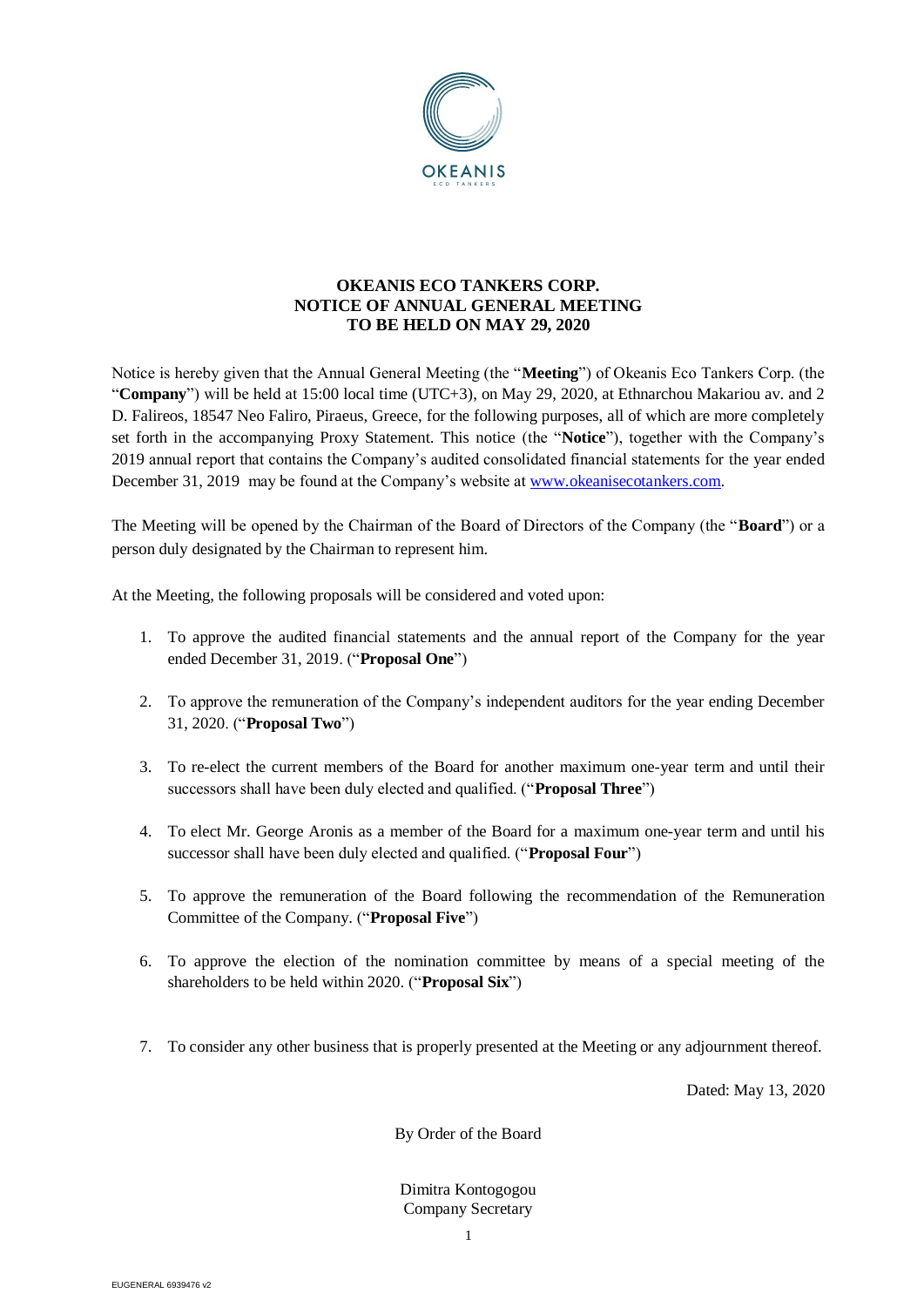#### WHO MAY VOTE:

Each shareholder has the right to vote for the number of shares owned by the shareholder and registered on an account in the Norwegian Central Securities Depository (VPS) at close of business May 28, 2020 as the record date for the determination of the shareholders to attend and vote at the Meeting or any adjournment thereof.

To constitute a quorum, there must be present either in person or by proxy shareholders of record holding at least one-third of the shares issued and outstanding and entitled to vote at the Meeting. If less than a quorum is present, a majority of those shares present either in person or by proxy will have the power to adjourn the Meeting until a quorum is present.

Provided that a quorum is present, the affirmative vote of the majority of the votes present or represented by proxy and entitled to vote at the Meeting is required**.**

**IT IS IMPORTANT TO VOTE. WHETHER OR NOT YOU PLAN TO ATTEND THE ANNUAL MEETING, PLEASE COMPLETE, DATE, SIGN AND RETURN THE ENCLOSED PROXY. THE VOTE OF EVERY SHAREHOLDER IS IMPORTANT AND YOUR COOPERATION IN RETURNING YOUR EXECUTED PROXY PROMPTLY WILL BE APPRECIATED. ANY SIGNED PROXY RETURNED AND NOT COMPLETED WILL BE VOTED IN FAVOR OF ALL THE PROPOSALS PRESENTED IN THE PROXY STATEMENT.**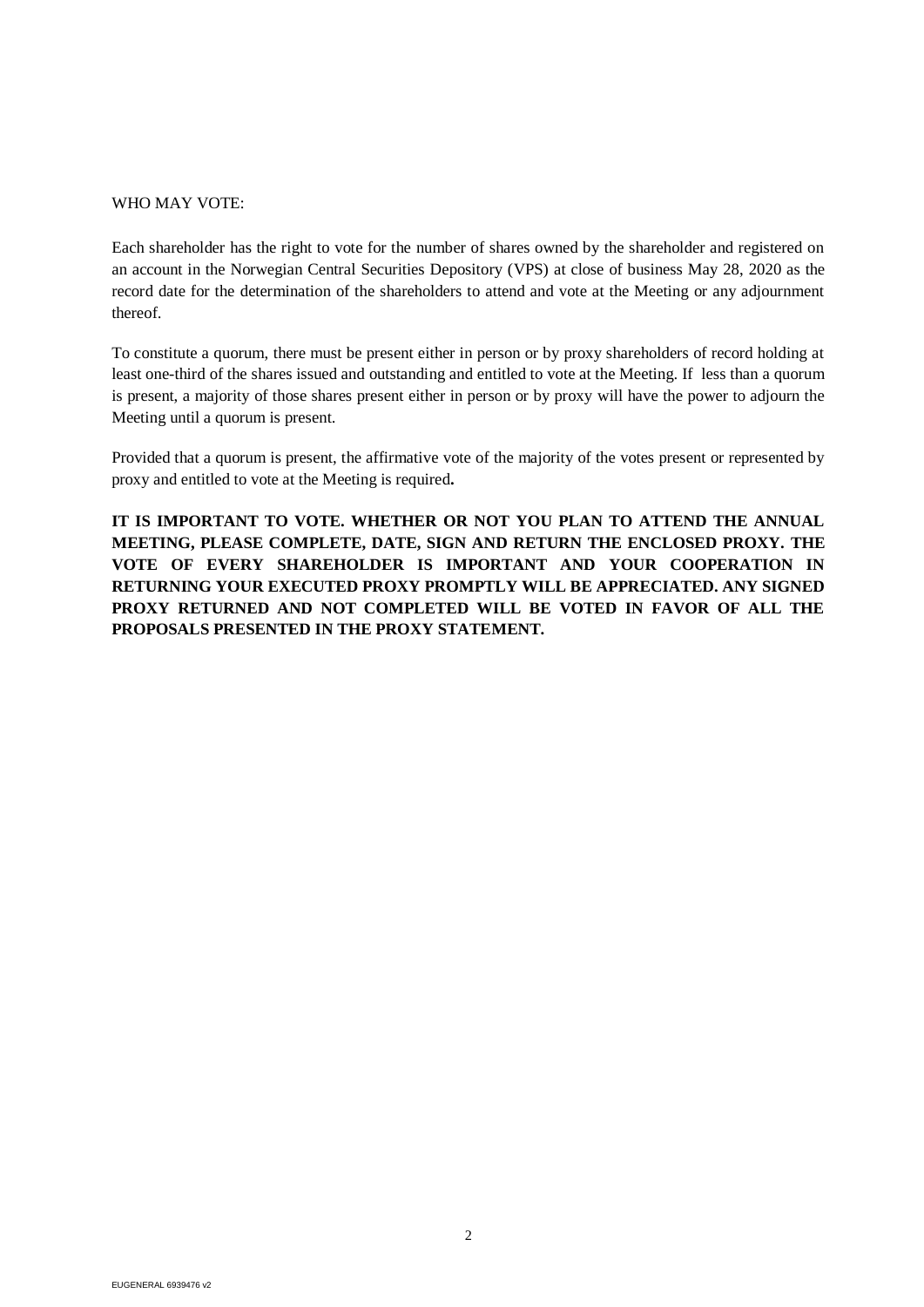# **OKEANIS ECO TANKERS CORP. \_\_\_\_\_\_\_\_\_\_\_\_\_\_\_\_\_\_\_\_\_\_\_\_\_\_\_\_\_\_\_\_\_**

# **PROXY STATEMENT FOR ANNUAL GENERAL MEETING MAY 29, 2020**

## **INFORMATION CONCERNING SOLICITATION AND VOTING**

**\_\_\_\_\_\_\_\_\_\_\_\_\_\_\_\_\_\_\_\_\_\_\_\_\_\_\_\_\_\_\_\_\_**

#### **Why did you send me this Proxy Statement and this Proxy Vote Instruction?**

We sent you this Proxy Statement and the enclosed Proxy Vote Instruction form because the Company's Board is soliciting your proxy to vote at the Meeting and any adjournments of the Meeting, to be held on May 29, 2020 at 15:00 local time (UTC+3) at Ethnarchou Makariou av. and 2 D. Falireos, 18547 Neo Faliro, Piraeus, Greece for the purposes set forth herein and in the accompanying Notice. These materials together with the Company's 2019 annual report that contains the Company's audited consolidated financial statements for the year ended December 31, 2019 may be found on the Company's website at www.okeanisecotankers.com. Any shareholder may receive a hard copy of the Company's 2019 annual report free of charge upon written request to the Company (please email the Secretary of the Company at dgk@okeanisecotankers.com).

This Information Statement contains the information that you need to know in order to vote as well as information that the Board believes to be material in deciding whether or not to vote for the proposals of the Company.

#### **Who can vote?**

Only shareholders who own the Company's common shares and are registered in the Norwegian Central Securities Depository (VPS) at the close of business on May 28, 2020, as the record date, are entitled to vote at the Meeting.

As of the date of the Notice, the Company has 32,890,000 shares issued. The Company's common shares are the only class of voting shares. The shares are listed on the Oslo Axess under the symbol "OET". Shareholders do not need to attend the Meeting to vote for their shares. Shares represented by valid proxies, received within the proxy voting deadline for the Meeting will be voted at the Meeting.

#### **How many votes do I have?**

Each share carries one vote at the Company's Meeting.

#### **How do I vote?**

As DNB Bank ASA (the "DNB") is recorded as formal shareholder in the Company list of shareholders on behalf of the investors in VPS, any voting by the shareholders recorded in the VPS system will have to be executed through DNB.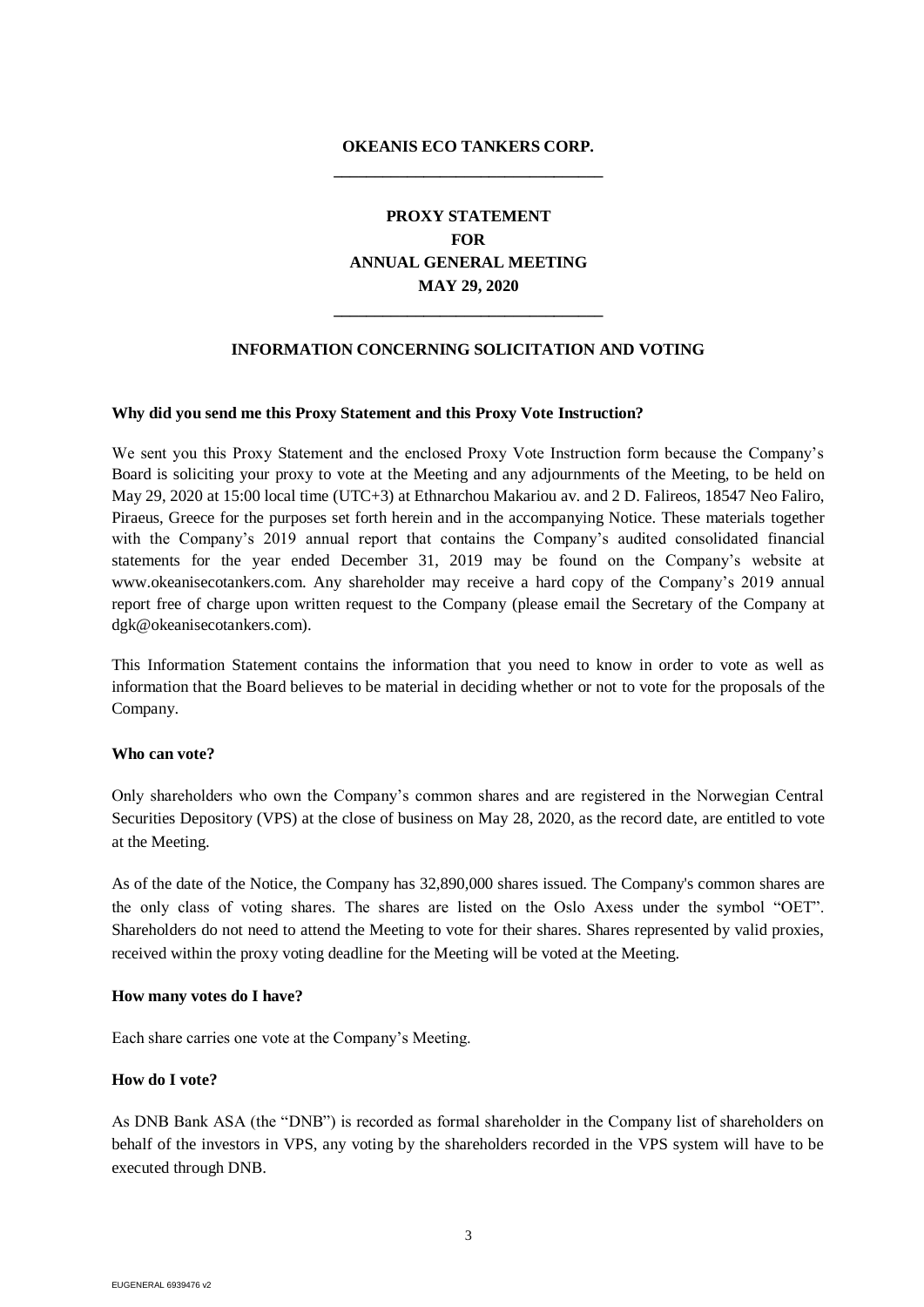In accordance with the provisions of the Registrar Agreement between the Company and DNB, DNB may only vote at general meetings in accordance with proxies received from the shareholders recorded in VPS.

Shareholders registered in the VPS must follow the instructions set out in the Proxy Vote Instruction form attached and vote by proxy, to be completed, signed and returned:

(a) by e-mail, to the e-mail address: [vote@dnb.no](mailto:vote@dnb.no)

| (b) by ordinary mail to the postal address: | DNB Bank ASA, Registrars Dept., |
|---------------------------------------------|---------------------------------|
|                                             | P.O. Box 1600 Sentrum,          |
|                                             | 0021 Oslo, Norway.              |

so that it is received no later than at 12:00 noon (CTE) on May 14, 2020.

Alternatively, if you attend the Meeting you may vote in person. In this case you will receive a Power of Attorney from DNB authorizing you to vote at the Meeting. Notice of attendance must be received by DNB no later than 12:00 noon (CTE) on May 28, 2020, by sending an e-mail to [vote@dnb.no.](mailto:vote@dnb.no) If you have rendered a proxy and then you decide to attend in person you may revoke the proxy.

#### **How Does the Board of Directors Recommend That I Vote on the Proposals?**

The Board of Directors recommends that you vote as follows "**FOR**" on all Proposals.

#### **How many votes are required for the approval of each proposal?**

The affirmative vote of the majority of the votes present or represented by proxy and entitled to vote at the Meeting is required.

#### **What Constitutes a Quorum for the Meeting?**

According to Company's Articles of Incorporation, there must be present, either in person or by proxy, shareholders of record holding no less than one-third of the shares issued and outstanding and entitled to vote at the Meeting in order to constitute a quorum.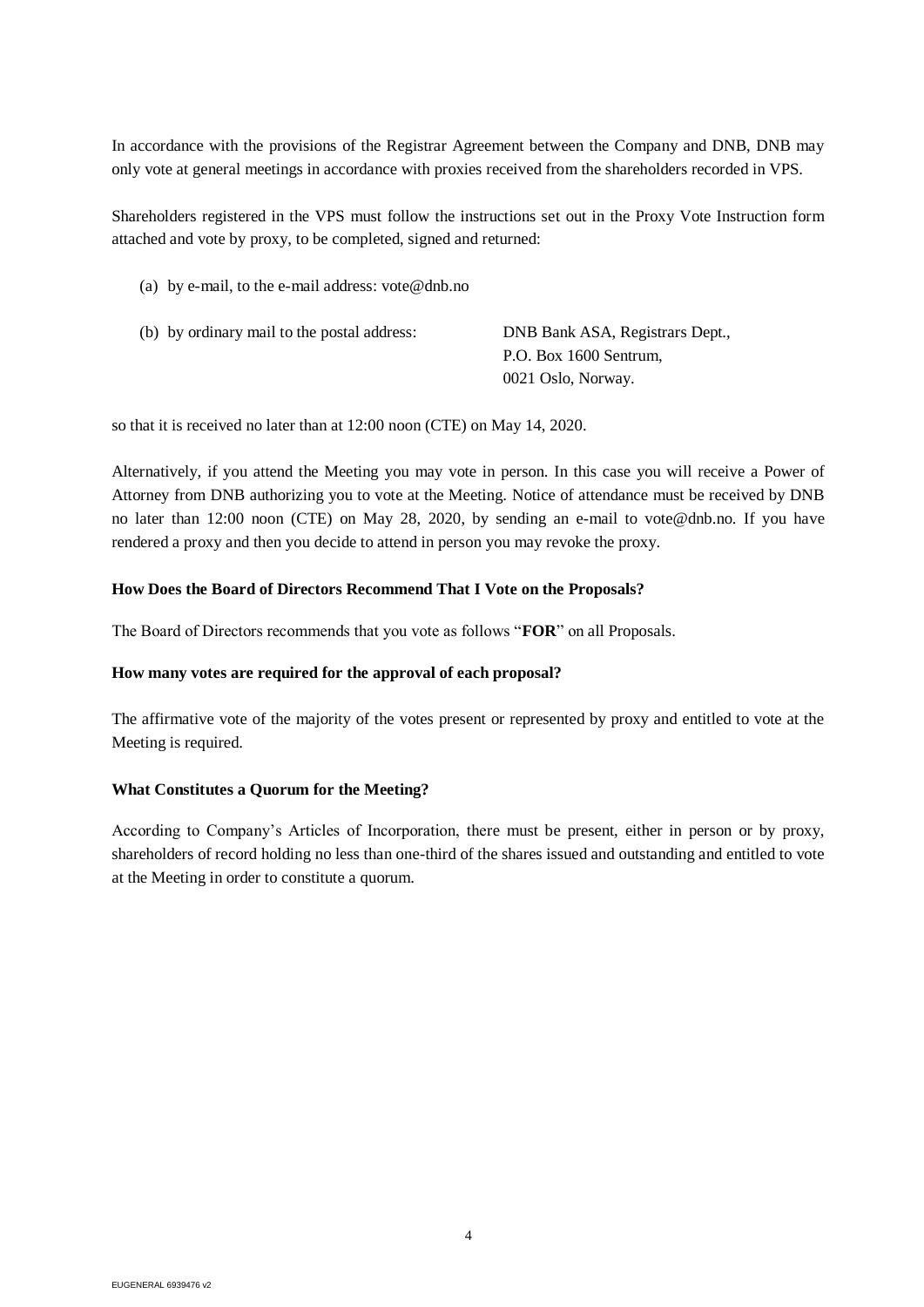## **COMPANY PROPOSALS**

# **Proposal One: To approve the audited financial statements and the annual report of the Company for the year ended December 31, 2019.**

The annual report of the Company for 2019 which contains the audited consolidated financial statements of the Company for the year ended December 31, 2019, was announced on April 13, 2020 and is available on the Company's website [www.okeanisecotankers.com.](http://www.okeanisecotankers.com/)

At the Meeting, the Board proposes that the shareholders pass the following resolution:

*"The audited financial statements and the annual report of the Company for the year ended December 31, 2019 are approved".*

## **Proposal Two: To approve the remuneration of the Company's independent auditors for the year ending December 31, 2020.**

The Board will submit for approval at the Meeting the remuneration to the Company's independent auditors, Deloitte Certified Public Accountants S.A., of €170,000 for the audit of the year ending 2020 which includes:

- interim reviews of the Company's financial information, for each of the four fiscal quarters  $(01, 02, 03)$ Q3 and Q4) in fiscal 2020
- annual audit of the Company's consolidated financial statements for the year ending December 31, 2020
- review of the financial information included in the Company's annual report
- review of the Company's system of internal controls

All services rendered by the independent auditors are subject to review by the Audit Committee. The remuneration of the independent auditors has been suggested by the Audit Committee and approved by the Board.

At the Meeting, the Board proposes that the shareholders pass the following resolution:

*"The remuneration of the Company's independent auditors, Deloitte Certified Public Accountants S.A., of €170,000 for the audit of the year ending 2020 is approved".*

## **Proposal Three: To re-elect the current members of the Board for a maximum one-year term and until their successors shall have been duly elected and qualified.**

The Company's Board currently consists of Mr. Ioannis Alafouzos (Chairman), Mr. Daniel Gold, Mr. Robert Knapp, Mr. Joshua Nemser, Dr. John Kittmer and Mrs. Charlotte Stratos.

The Shareholders have noted that the current Board functions effectively as a collegiate body, every member offering his/her unique experience and expertise. Its composition has demonstrated that the Board can operate independently of any special interests and can properly serve the Company's interests. On this basis it was proposed that the Shareholders re-elect the current Board for another term of maximum one year and until their successors shall have been duly elected and qualified.

At the Meeting, the Board proposes that the shareholders pass the following resolution: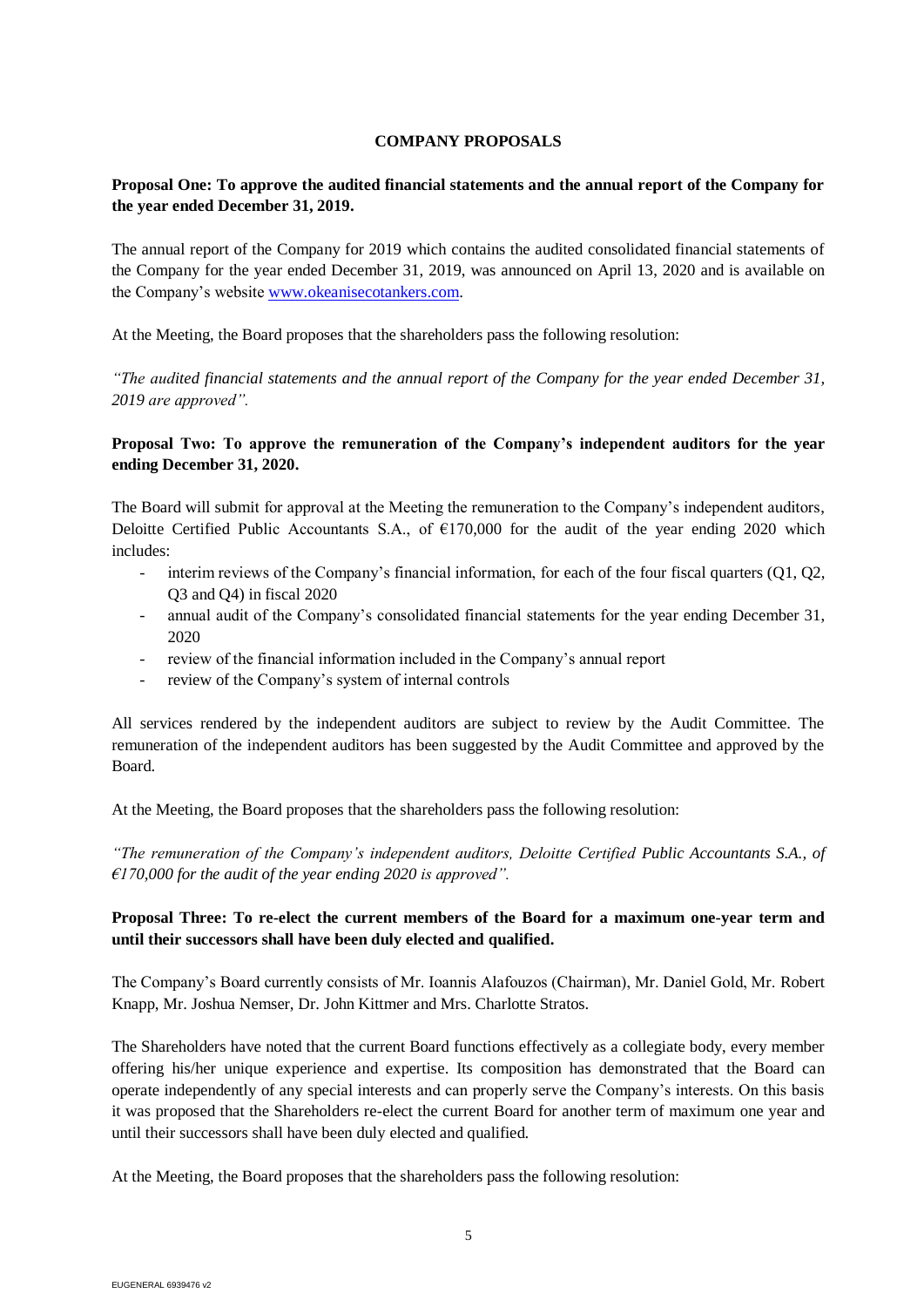*"The Board of the Company is re-elected pursuant to Article III Section 2 of the Bylaws of the Company for another term of maximum one year and until their successors shall have been duly elected and qualified."*

## **Proposal Four: To elect Mr. George Aronis as a member of the Board for a maximum one-year term and until his successor shall have been duly elected and qualified.**

Due to the complexity of the function of the Board and the voluminous managerial decisions that need to be made on a daily basis for the operation of the Company, the Board will submit for approval at the Meeting the appointment of Mr. George Aronis as an additional member of the current Board. The Board has reviewed the educational, professional and ethical qualifications of Mr. George Aronis and his extensive work experience in similar positions of trust. The Board is confident that the appointment of Mr. George Aronis as a member of the Board will be advantageous for the Company and will enhance the operational capabilities of the Company. A copy of the Curriculum Vitae of Mr. George Aronis is appended herein (Appendix 1) for the review of the Shareholders.

At the Meeting, the Board proposes that the shareholders pass the following resolution: *"Mr. George Aronis is elected as a member of the Board pursuant to Article H(c) of the Articles of Incorporation of the Company and Article III Section 2 of the Bylaws of the Company for a term of maximum 1 year and until his successors shall have been duly elected and qualified."*

# **Proposal Five: To approve the remuneration of the Board following the recommendation of the Remuneration Committee of the Company.**

The Board has considered the proposal of the Remuneration Committee in relation to the remuneration of the Board. A copy of the recommendation of the Remuneration Committee is attached (Appendix 2). The proposed amount reflects the Board' responsibility, expertise, time commitment and the complexity of the Company's activities and corresponds to the usual market benchmark for positions of similar responsibility and convolution.

At the Meeting, the Board proposes that the shareholders pass the following resolution:

*"The remuneration of the Board of US\$75,000 per member on an annual basis (except for the Chairman who has waived such right) plus reimbursement for travelling and minor out-of-pocket expenses is approved, following the recommendation of the Remuneration Committee of the Company and pursuant to Article III Section 11 of the Bylaws of the Company".*

## **Proposal Six: To approve the election of the nomination committee by means of a special meeting of the shareholders to be held within 2020.**

The Board pursuant to the guidelines of the Corporate Governance Policy of the Company proposes that that the Shareholders appoint a nomination committee. The guidelines for the duties of the nomination committee, the election of the chairperson and the members of the nomination committee and the determination of the committee's remuneration will be further resolved by means of a special meeting of the shareholders of the Company to be held within 2020.

At the Meeting, the Board proposes that the shareholders pass the following resolution:

*"The Company elects the nomination committee pursuant to Article IV Section 4 of the Bylaws of the Company. The composition, functions and operation policy of the nomination committee will be resolved by means of a special meeting of the shareholders of the Company to be held within 2020".*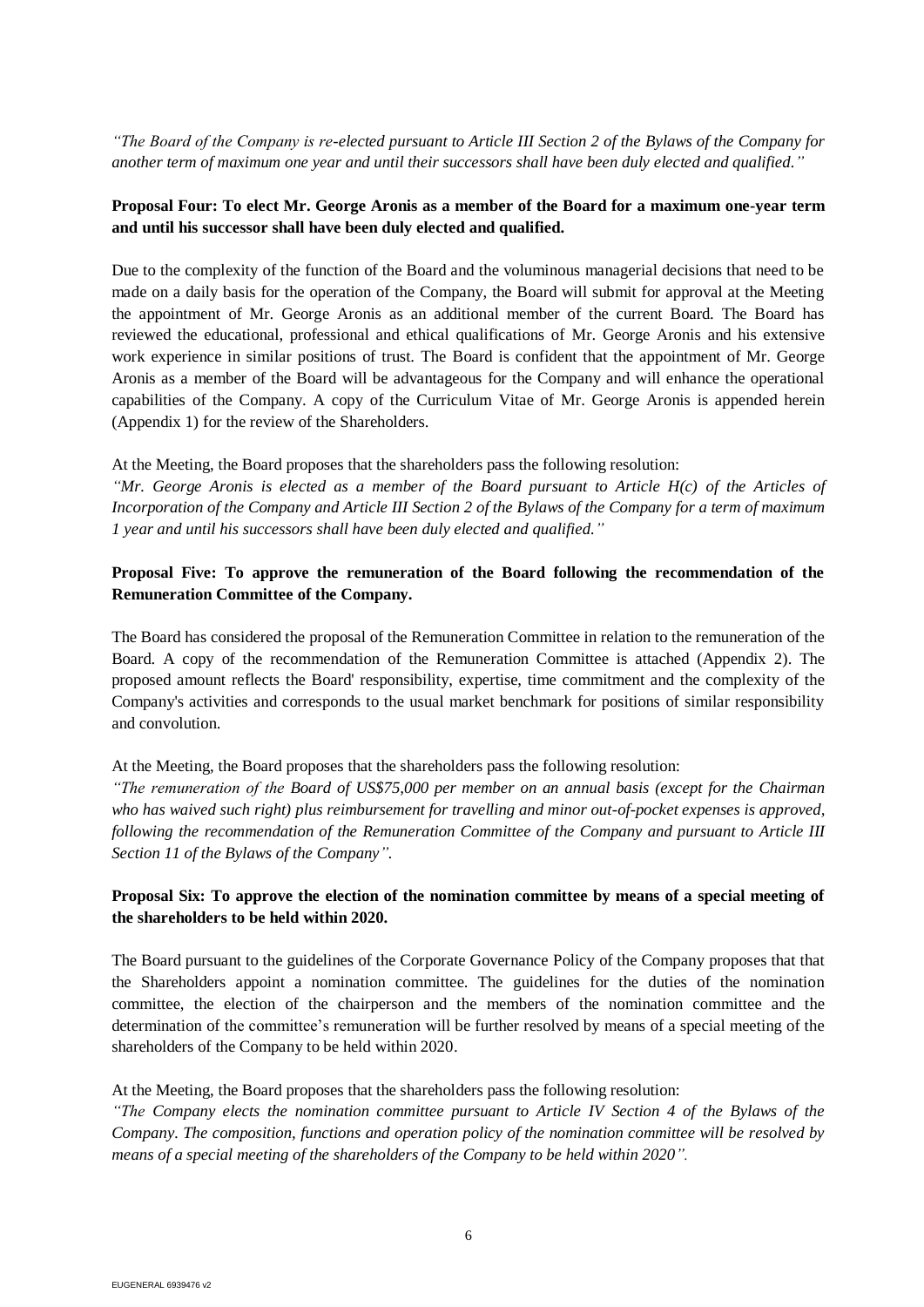# **OTHER MATTERS**

The Board is not aware of any other business that will be presented to the Meeting. If any other business is properly brought before the Meeting, it is intended that proxies in the accompanying form will be voted in accordance with the judgment of the person or persons named in the proxies.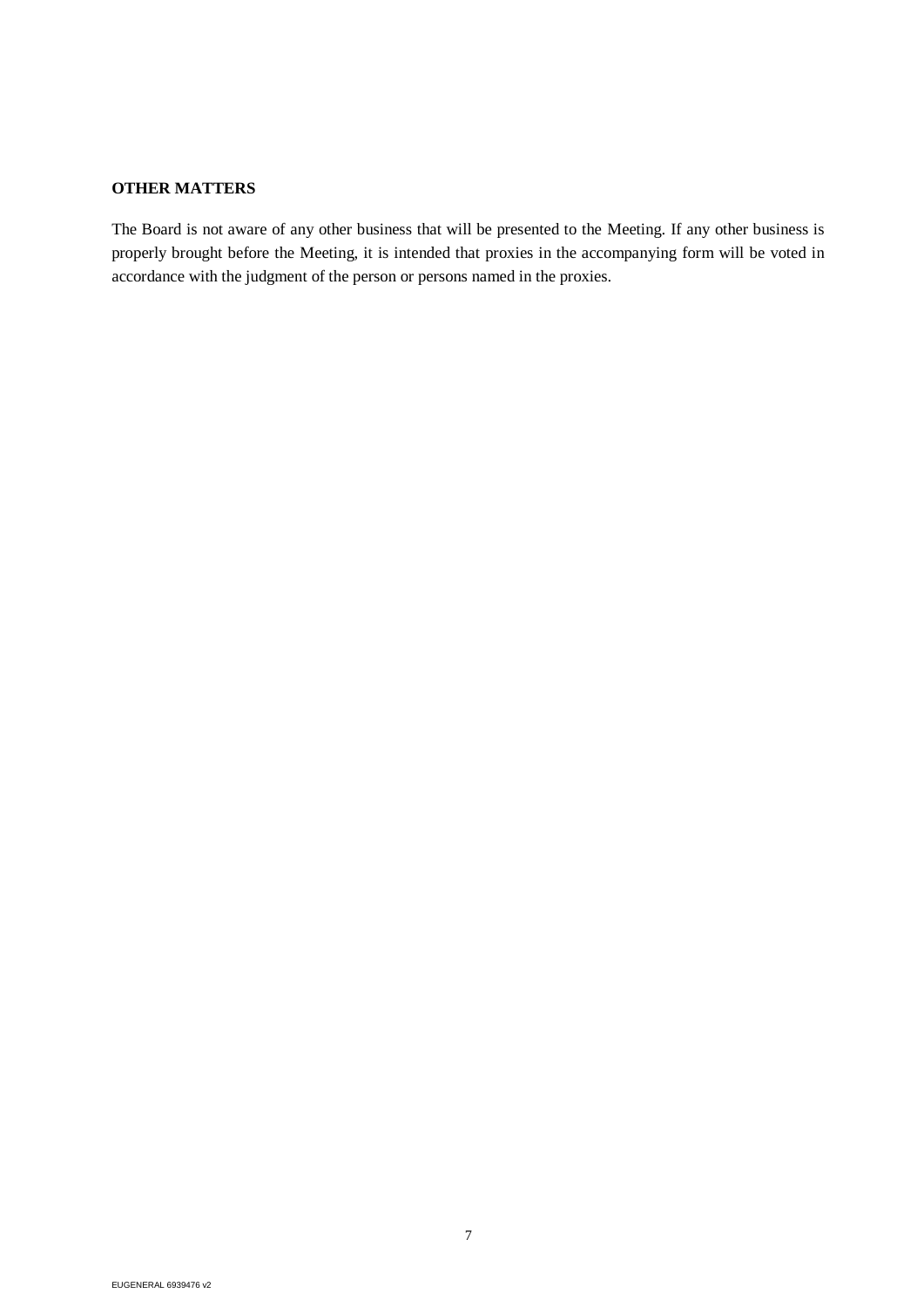

## **PROXY VOTE INSTRUCTION**

## **OKEANIS ECO TANKERS CORP. (the "Company")**

## **PROXY SOLICITED FOR ANNUAL MEETING ON MAY 29, 2020**

As you are not recorded in the Company Register of Members, any voting at Annual General Meeting, or alternatively issue of a proxy will have to be executed via DNB Bank ASA ("**DNB**").

The undersigned hereby authorize DNB to constitute and appoint Ioannis Alafouzos, the Chairman of the meeting, or failing the Chairman of the Meeting, any individual appointed by the Chairman of the Meeting, as his true and lawful agent and proxy, to represent the undersigned at the Annual General Meeting of shareholders of the Company to be held on May 29, 2020, at 15:00 local time (UTC+3), for the purposes set forth below and in the Notice of Annual General Meeting issued by the Company.

**X** Please mark your votes as in this example.

| <b>Resolutions</b>                                                                                                                                                   | <b>FOR</b> | <b>AGAINST</b> | <b>ABSTAIN</b> |
|----------------------------------------------------------------------------------------------------------------------------------------------------------------------|------------|----------------|----------------|
| To approve the audited financial statements and the annual<br>1.<br>report of the Company for the year ended December 31,<br>2019                                    |            |                |                |
| the remuneration of the<br>2.<br>approve<br>Company's<br>To.<br>independent auditors for the year ending December 31,<br>2020                                        |            |                |                |
| To re-elect the current members of the Board for another<br>3.<br>term of maximum one year and until their successors shall<br>have been duly elected and qualified. |            |                |                |
| To elect Mr. George Aronis as a member of the Board for<br>4.<br>a term of maximum one year and until his successor shall<br>have been duly elected and qualified.   |            |                |                |
| To approve the remuneration of the Board following the<br>5.<br>recommendation of the Remuneration Committee of the<br>Company.                                      |            |                |                |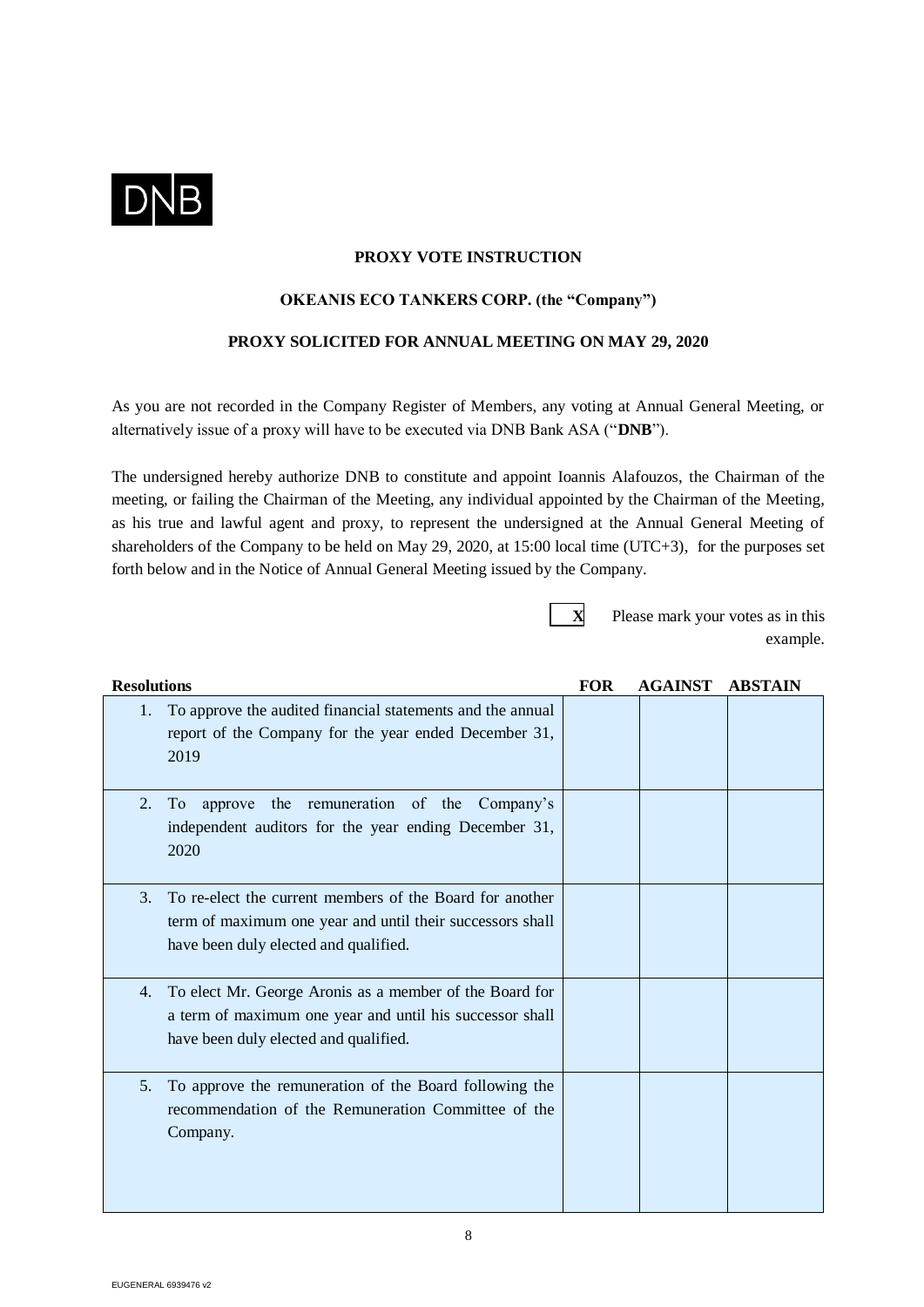| 6. To approve the election of the nomination committee by |  |  |
|-----------------------------------------------------------|--|--|
| means of a special meeting of the shareholders to be held |  |  |
| within 2020.                                              |  |  |
|                                                           |  |  |

 $Signature(s)$  Date: Note: Please sign exactly as name appears below, joint owners should each sign. When signing as attorney, executor, administrator or guardian, please give full title as such.

| N<br>. н.<br>l IS | O1<br>__ | . | --<br>ш  |  |
|-------------------|----------|---|----------|--|
| IΑ                |          |   | ________ |  |

Please return your completed and signed proxy, to be received by DNB Bank ASA on or prior to May 28, 2019, 12:00 hours Central European Time, either by way of e-mail to e-mail address: [vote@dnb.no](mailto:vote@dnb.no) or by ordinary mail to DNB Bank ASA, Registrars Dept., P.O. Box 1600 Sentrum, 0021 Oslo, Norway, or if delivery by hand to: DNB Bank ASA, Registrars Dept., attn.: K. G. Berg, Dronning Eufemias gate 30, 0191 Oslo, Norway. If, however, you decide to attend the meeting in person you may revoke this proxy at the meeting.

#### **Important notice:**

This letter does not constitute any recommendations or advice on behalf of, or from DNB Bank ASA. You are recommended to seek legal and/or financial advice from your preferred advisor should you have any questions related to this letter and/or to the information contained in documents to which this letter is attached. You or your advisor may contact the issuer of the documents to which this letter is attached for guidance; this is including, but not limited to, any exercise of (indirect) shareholder rights you may have and/or should want to exercise. DNB Bank ASA may on direct request give technical guidance on how to retire your interest in the issuer of the documents to which this letter is attached from the Norwegian Central Securities Depository (Verdipapirsentralen – the "VPS") for the purpose of you being entered into the Register of Members, i.e. the primary register of the issuer referred to, in order for you to exercise any shareholder rights, as applicable, directly against the issuer, or any other third parties, including, but not limited to, any compulsory buy-out ("squeeze out") proceedings or any other legal or litigation proceedings.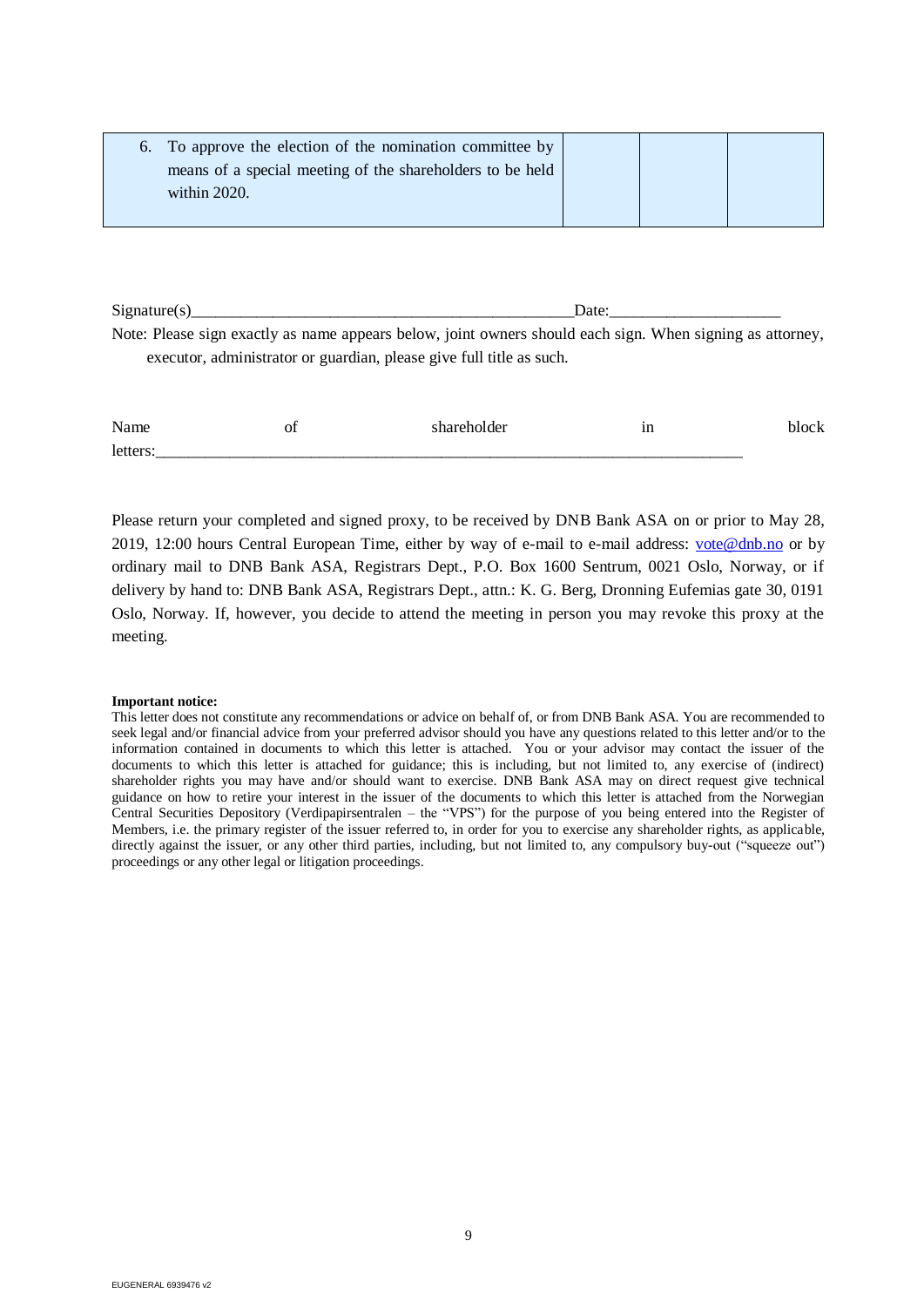# **Appendix 1**

# **GEORGE C. ARONIS Senior Advisor to the CEO**

Born in Athens in 1957.

Professional Diploma in Marketing from The Chartered Institute of Marketing and Master in Business Administration, major in Finance from the Athens Laboratory of Business Administration.

He started his career in 1982 in ABN AMRO BANK, as Credit Officer. He served the Bank in various managerial/executive positions, including Branch Manager, Branch Network and New Product Development Manager. In 1994 he was named as General Manager Consumer Banking, with responsibilities covering the branch network, marketing, credit collection, cards, mutual funds and the Insurance brokerage firm. During this period, he has gained a broad experience in the total banking sector not only within the Greek market but also abroad.

In 1999 he joined the National Bank of Greece Group, as General Manager and then Managing Director of the affiliated ETHNOKARTA, the retail banking provider of the Group. In 2002 he was appointed General Manager Retail Banking of National Bank of Greece. He was also member of the Board of Directors of the Training Center as well as of the Board of Directors of two Banks of the Group, Stopanska Banka AD in FYROM and United Bulgarian Bank in Bulgaria.

He joined Alpha Bank in February 2004, as Retail Banking Manager. Executive General Manager since May 2006, in charge of the Retail Banking Sector, General Manager since 31.10.2008 and Executive Member of the Board of Directors since 22.3.2011. In March 2017 he was appointed Deputy CEO Retail and Wholesale Banking. End of November 2019 he communicated his intention to step down from his role as Board Member, Deputy CEO at the end of January 2020. From 3.2.2020 he continues supporting the Bank as Senior Advisor to the CEO.

Mr. Aronis is also Chairman of the Board of Directors of Alphalife and ABC Factors, and member Board of Directors of ΑΧΑ Insurance. Since October 2017 he is Chairman of the Executive Committee of the Hellenic Bank Association.

During the last years he has worked out a number of studies about the Greek Banking sector and part of his job has been published in a number of financial newspapers and magazines.

February 2020